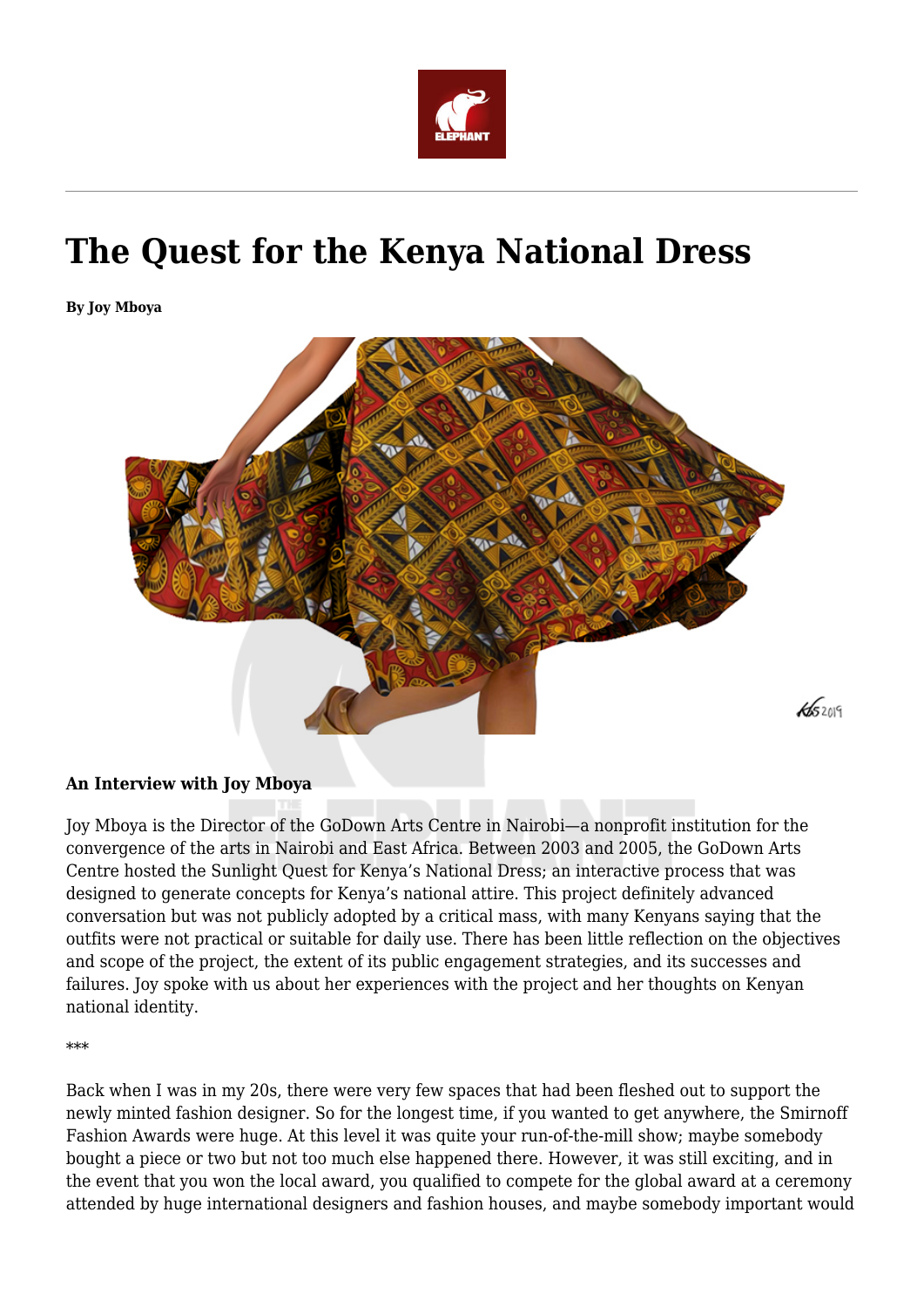notice you and something might happen.

Now, more and more, I think corporates do better in the arts when they form foundations that have a separate plan for their engagements from their general business agenda. This way, their support can be more deliberate and long-term, aside from having one moment in the light. But the Smirnoff Fashion Awards, other early fashion shows, and all the beauty pageants were real opportunities back then. Corporates were growing and solidifying their brands by linking up with fashion, glamour, contemporary style, you name it.

Patricia Ithau was a former Miss Kenya and had been a model for a long time, remaining very interested in fashion even after she left the scene.

So it was no surprise that when she had the opportunity to spearhead the idea of a national dress, she really ran with it. It would not have happened without her interest and her push at Unilever, without her saying "Here's an opportunity, Sunlight,( a Unilever detergent brand) let's do something". She had a big connection with fashion designers because of her history in the industry, so she begun to seek out people she knew to see how they could be involved. She is the one who brought in the government through the Ministry of Culture, to ensure it was something the state bought into, to make everything national and formal.

The GoDown was still fairly new then—that was around 2003—and we said we would be happy to host the tangible parts of the process and coordinate whatever meetings they needed. Unilever would put out the call and then we would receive the submissions, exhibit them publicly, assist them in identifying teams of cultural experts for follow-up, that kind of stuff.

#### **Ideating a National Dress**

Early on in the process, our priority was moderating the designers to make sure they kept an open mind, that they did not get bogged down with individual perspectives but remained aware of the wider space. The first thing they did was gather all the ideas that had been submitted, pin them on the walls and stand back and ask themselves, "What's happening here?" I think they recognized early—and this was of course rather difficult to relay—that the notion of a national dress, especially in Kenya, was going to be influenced by too many different things, and that they were never going to actually create a national dress, by themselves, from scratch. What the designers could truly offer was an informed way to see how we as Kenyans clothed ourselves, how we worked with the body and what parts of the body we emphasized, combined with what was happening in the contemporary space, and what elements of all this were worth carrying forward.

It was tough. The designers would make presentations during the earlier focus group meetings, and many people would come in actually expecting a final dress. But the designers would still be talking about concepts that were showing up in a lot of traditional dress: the cape representing a moment of ceremony or status for men; some kind of adornment across the chest; the loincloth with optional cover of the behind for women (this was where the notion of the apron came from); headdresses to make the face an obvious focal point and such. Everybody was hanging something around their ears, piercing their lips, or even wearing mud caps that they could stick feathers into, to give some examples.

The designers were wondering how to begin working with all these interesting sensibilities to create a final product. Just before they began, they wanted the public to participate in the process, so that there could be buy-in from the very beginning. Having them choose a dress at that stage was going to be impossible, so they thought through what would be a more realistic set of options. They decided that perhaps the public could choose the colours they would most prefer on a Kenyan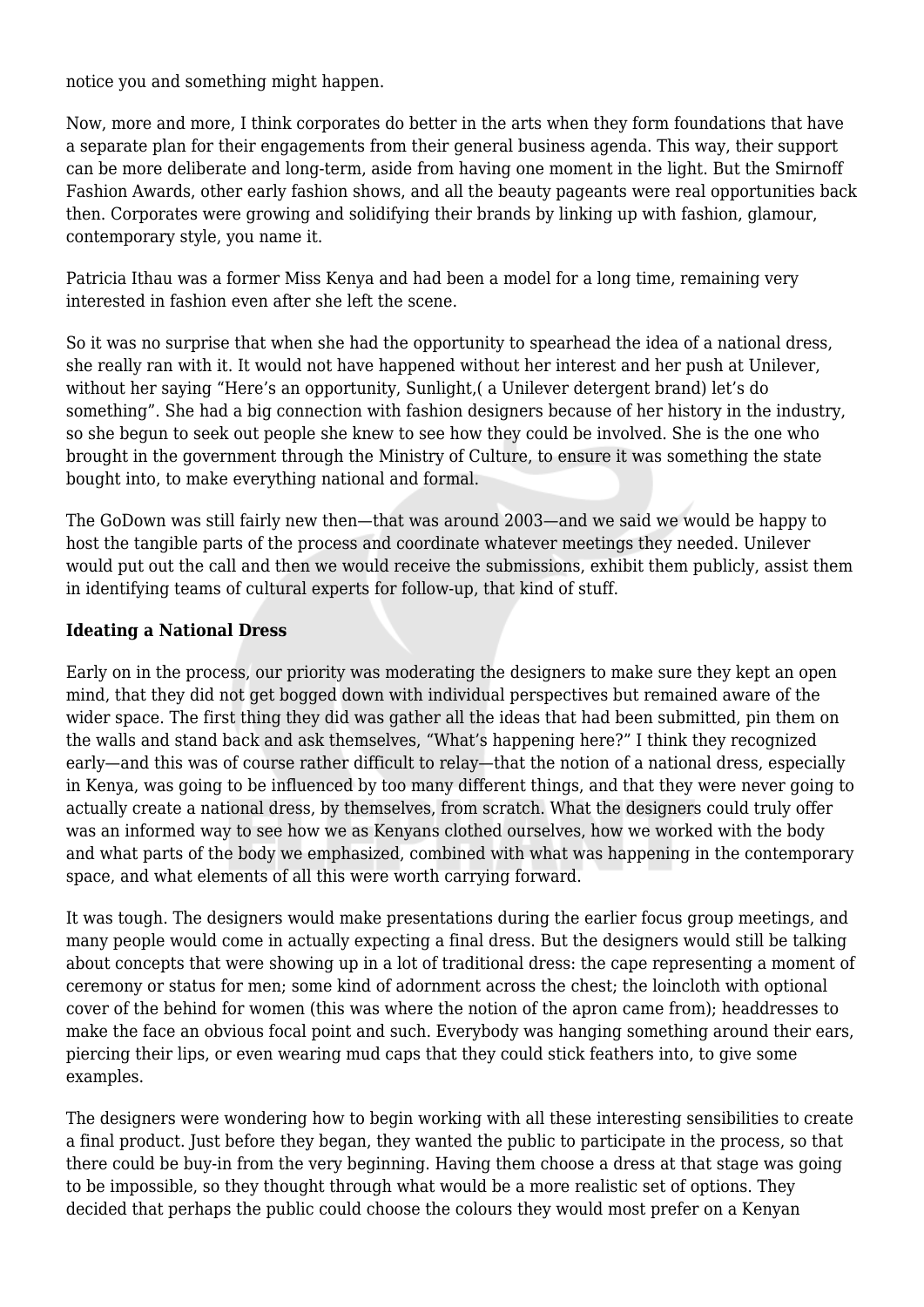national dress. *Sunlight* tied it in with a marketing gimmick about washing clothes that wouldn't fade, which I think was a bit myopic. Marketing is fine, but not if it is going to interrupt an intricate, important process.

The ideas that the designers actually put forward were just concepts. They never, ever, described them as dresses. They wanted to put these out so that Kenyan fashion designers would begin to design original pieces interpreting them, which they would then sell to the people, also hoping that some members of the public would be a bit adventurous and absolutely do their own thing. Building familiarity with and acceptance of these would need a huge marketing push, obviously. Fifty million shillings had already been spent mobilizing ideas from the nation, taking the designers to visit different places to learn about different cultures, putting together focus groups, having presentations, and all.

## **So How Did You Sustain That Kind of Momentum and Energy?**

This was where Patricia was really clever and strategic—she knew that once the brand was done making their statement, they weren't going to throw any more millions into the project. That was her main reason for bringing in the Kenya Government, through the Ministry, because hopefully they would become excited enough to kind of keep this thing going.

That was the grand hope, that these things would find their own legs. Some of the designers who were not part of the original process began to pick it up. Wambui of Moo Cow\* (\*Wambui Njogu, one of the two founders of the Kenyan fashion label Moo Cow, which was established in 2002.) did some funky leather aprons that could be worn over denim jeans. People got excited about making their own extended aprons from the neck all the way down. Even the government picked up some elements of it. One of our sports teams actually made some of the concepts into the team costume, of course in the Kenya colours. The ladies had a red skirt, with black trim, embroidered on, which suggested the apron—I don't think there was a separate flap. The men in that particular group had the three-notch treatment at their necklines.

Ideally, we would be seeing pieces evolved from the national dress concepts all the time, not just for special occasions or trips abroad, until it was no longer new or weird and it became part of how we saw ourselves. We would be feeling like we needed these pieces for our full identity, and starting to buy them. We didn't have that opportunity to make a lasting presence, however. One thing that ended up happening was that designers made items that the public considered overpriced and were labelled as luxury items when the designers didn't intend them to be seen that way. They were just trying to make back their money and make a decent profit. Nobody quite picked up the cape. I wonder whether it was too expensive or if they just were wondering, "How am I going to pull this off?" But we almost introduced it again when Willy Mutunga was Chief Justice. We said we would be happy to pull together a team of designers to really think about the Supreme Court judges' dress. He was excited about that\*.

*\*Kenyan judges eventually opted to retain their existing robes, but made the donning of the whitishgrey horsehair wigs optional. Mutunga, Hon. Justice Dr Willy, S.C., Dressing and Addressing the Kenyan Judiciary, 2011, Kenya Law Journal, Nairobi, Kenya*

One of the designers said, "Hang on, what if we revive the cape from the national dress? We could rethink it for the Chief Justice, maybe for the big ceremonies so he doesn't have to wear it all the time?"

That idea was taken to the judges and some of them thought it was a bit too much. I remember meeting one of them in the corridor and he asked, "Joy, what are you guys about to dress us in?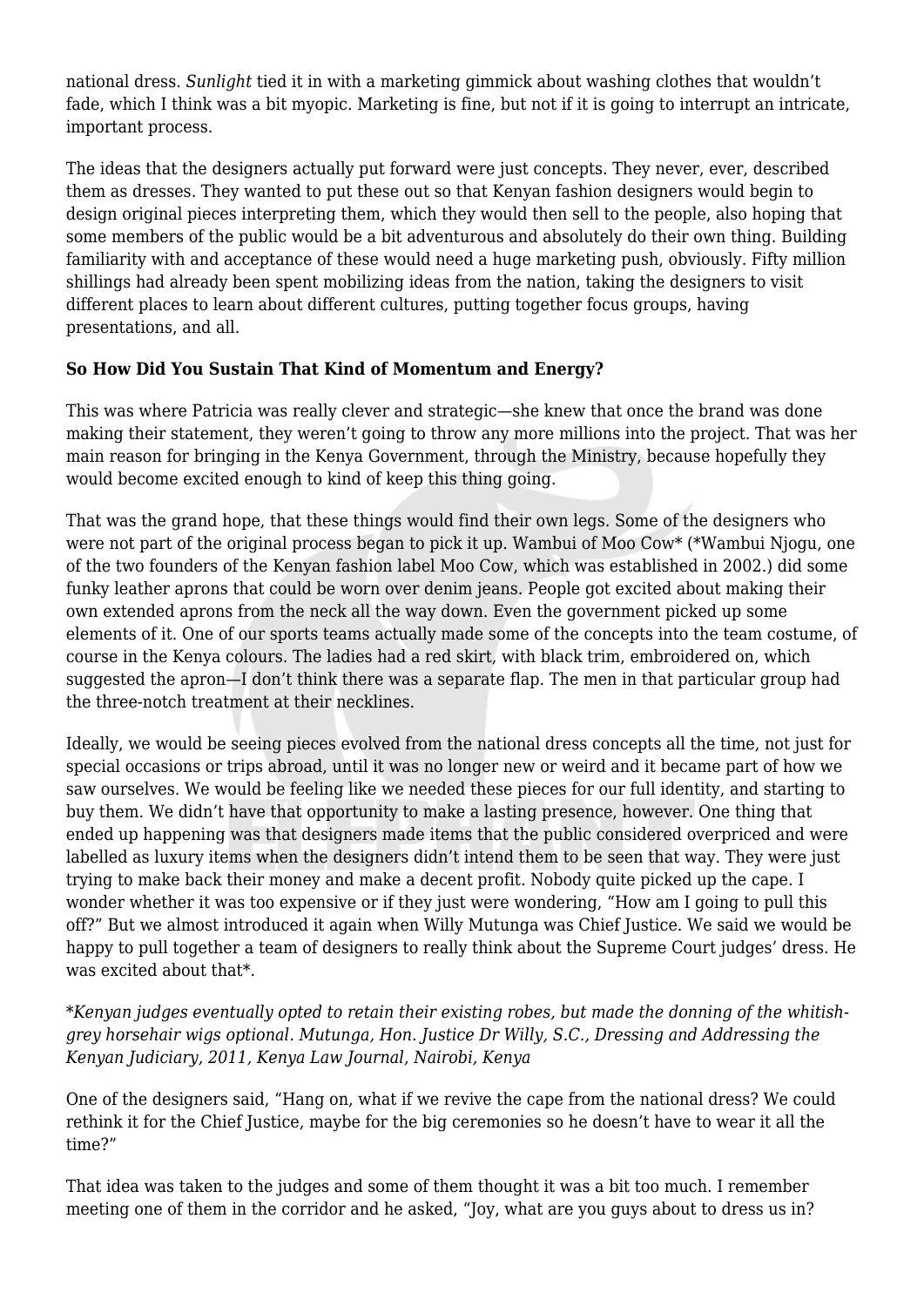Taking us back to hides and skins?\*"

*\*Kenyan Judges Change Titles, Dress Code, 2011, The Daily Monitor, Kampala, Uganda*

People always come back to me and to the Godown, trying to find out what happened to the national dress, and why it just vanished into the ether. University students especially have come by to investigate this as part of their Master's Degree, so all their theses must be sitting around somewhere\*.

*Misati, Beatrice N., Kenya National Attire: Factors Influencing adoption, 2008, School of Arts and Design, University of Nairobi, Nairobi, Kenya*

*Imo, Beatrice Elung'ata, Adoption of the Kenya National Dress as a Basis for Developing a Decision-Making Model for the Local Industry, 2013, Department of Fashion Design and Marketing, Kenyatta University, Nairobi, Kenya*

Many of them were a lot more interested in the process of the design. But most feedback from the general public was asking the question, "Why did you think that you could prescribe a dress for us that was not the dress we wanted?"

We'd all conveniently forgotten the extensive public participation and iteration. But I also think that some things just take time, and perhaps people only really get into a thing like this when given a certain amount of time. Perhaps the national dress needed that kind of continuous engagement so that ten years on we would consider saying, "Actually, what happened to the apron? What happened to the shirt?" People needed to interpret their own nationhood through growing familiarity with the national dress concepts. They needed to be reassured that these concepts had actually come from long deliberations over our diverse origins and cultural heritage, and that the concepts were open for all kinds of interesting interpretations as time passed, not just what the designers had put together back then.

We needed exhibitions and discussions over a much longer period than we imagined, to get a project of this weight to stick and gain traction with the people. The *Sunlight* process with the public and the designers provided the opportunity to say, "If you create something that doesn't reference heritage or doesn't pay attention to culture, Kenyans will reject it."

## **Coming To Terms with the Rejection**

But diverse cultural references were there, and yet there was still rejection.

So was it that it was not pretty enough, and if so, what could people have wanted 'pretty' to be? I don't know. The most interesting question now, for me, is how to get to the root of what Kenyans are actually complaining about, because it wasn't clear then and in many ways it still isn't. None of the shirts ever took off in any way so the men did not really have anything, but there had been a few ideas here and there that the women had found interesting. There was even a concept of the dress for women who wore hijab. I think there was also a real missed opportunity in the Minister for Culture—that was Balala\*, then.

## *\* Hon. Najib Balala, who served as Minister for Gender, Sports, Culture and Social Services between 2003 and 2004.*

He would seize on anything that would amplify his ministry and his role. He could have said, "For as long as I'm the Minister for Culture let me just keep this thing alive." I think that perhaps the urgency was just not seen at that time. Perhaps the designers didn't succeed in communicating that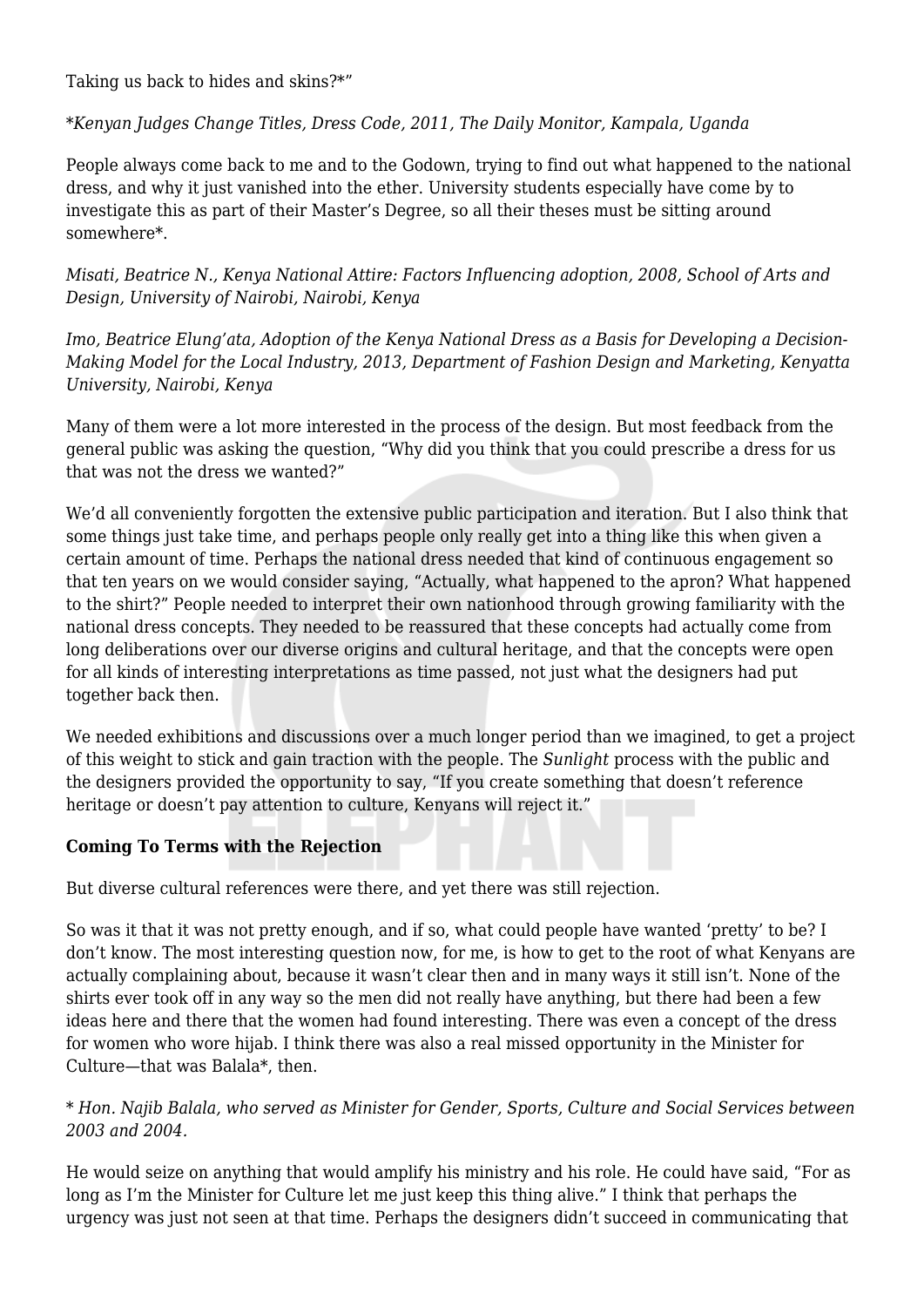the concepts they saw were prototypical aesthetics, if they can be called that. That the way that women in one community would cover themselves across the front was by using a loin cloth, certainly, but that loin cloth was not exactly the same from one community to another. Everybody did it in whichever material was locally available, for their local climate and regional sensibilities. So, again, there was never going to be a national dress in that immediately formulaic sense of, "Ah, that's a Kenyan dress. Are you Kenyan?" " Yes." " I see you've got an apron, and the other Kenyan's got a different apron."

## **How Do We Just Accept That We're so Incredibly Diverse and Different?**

It was not going to be like that for a long time, at least, not without continuity, public education and sustained visibility. It was always going to be a difficult project. It would have been progressive to keep it alive for a decade or two and see what would we would have had in the end. I think Kenyans are beginning to accept is that one of the things that stands out about us is our diversity. We haven't reduced that diversity yet into a single thing or a few core things in the same way that the West Africans seem to have done. I do not know how they did it. Perhaps their kingdoms and organizational structures were much more visible, and therefore notions of kings, chiefs and ceremonial dress were much more immediate in their minds than in ours? I have no idea. But more and more now I wonder, "How do we first of all just accept that we're so incredibly diverse and different?"

How can we become excited about that, and then allow it to organically find the things that will coalesce into the cores, into the singles? Everything else that remains can just be allowed to stay different, you know? Maybe trying to look at these things in only one way is a reason we will continue going astray, or asking ourselves questions that have no answers.

In terms of diversity, one of the people who has a wonderful story around that is Tabu Osusa of Ketebul\*, who says that when Kenya did a showcase at the 2014 Folklife Festival at the Smithsonian Institution, our musical presentation was called exceptional because it was so diverse.

## *\*Ketebul Music, a Kenyan record label and studio founded in 2007.*

People already knew the South African sound, or the West African kora which was lovely and beautiful but nothing was really changing. It was just the same kinds of sounds all the way through. But when they saw the Kenyan spread, they began to pay attention because it couldn't be defined by one thing or a few things. So my thought now is to interrogate that and figure it out, instead of panicking and seeing it as a problem.

It is not clear whether the failure of this project to gain traction with the Kenyan public was due to the communication and marketing, the underestimation of the work and time needed by the parties involved, or a combination of these and other factors. Several things have happened in the thirteen years since this process, with regard to urban national conversations on identity and fashion.

The Africa Rising narrative, with increased optimism about Africa's future and greater continental esteem, has led to the opening up of cultural borders to new generations of young Kenyans. This has had a wider audience because of access to tech, information and social media, with more of them finding ways to integrate cultural pieces not just into ceremonial or occasion clothing, but also into practical, everyday garb. The 2009 publication of a national culture and heritage policy\* openly declared state interest in development of national attire. (National Policy on Culture and Heritage, 2009.)

There is also a greater desire for and consumption of clothing designed by Kenyans and inspired by